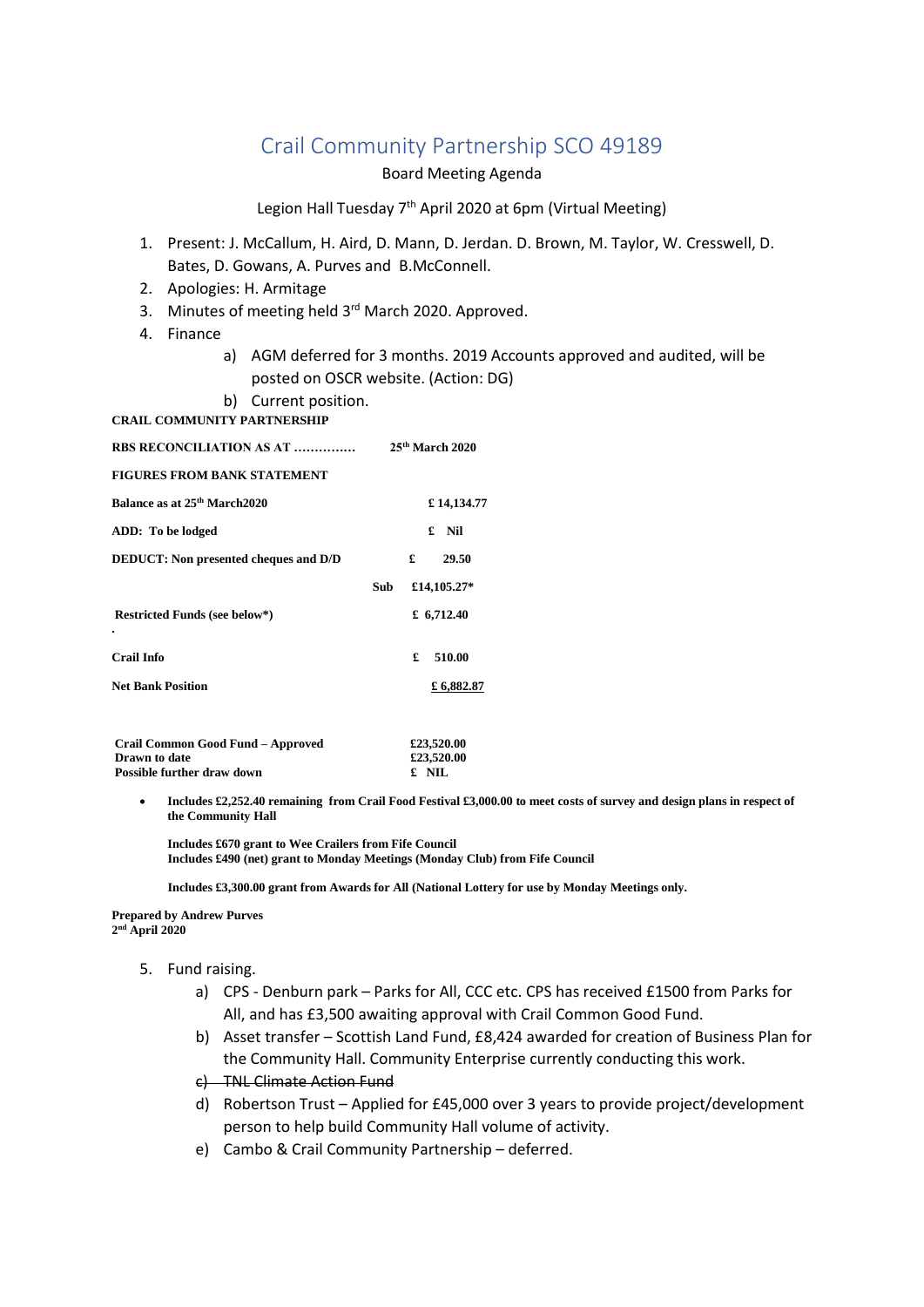- 6. Membership update & volunteers DG/HA 132 Members, 5 associate, 1 Junior. Resilience resources, 27 volunteers, 7 requests, to date.
- 7. Sub Committees
	- a. Harbour improvement plan– B. M
		- Still waiting on Fife Council visit.
	- b. Crail North Planning Sub Committee Report– DB.

## **April 5th 2020**

At the last Trustees meeting it was reported that communication had been received from Fife Council with regard to land at Bow Butts.

This report will pull together all that has happened in response to the enquiry from FC.

A meeting was held between DJ, WC and the landowner and their agent, Bidwells. A preferred develop was lined up but the message was that whilst the developer was keen to meet community aspirations for Crail North in terms of affordable housing and open spaces this would be contingent on Fife Council "co-operating" on access.

We were alerted to communication from an officer at Fife Council to all three of our elected members, seeking their view on the request from Bidwells that access for construction be granted through Bow Butts. After consultation our elected members responded to say they did not support this proposal and pointing out that the land in question was part of the Community application for the transfer of three pieces of land to community ownership.

Our application was at Stage 1 and WC and his team accelerated our submission for Stage 2 and this was lodged with and receipt acknowledged by the local authority. There now follows a 6-month consultation period during which the land cannot be offered for sale and so the option of access through Bow Butts is on hold for now and if the transfer of ownership goes ahead, permanently.

This situation has been advised by the authority to Bidwells.

We had planned to meet with Fife Council planners to discuss a range of issues relating to sites in Crail and to get feedback on their meeting with the Chief Planner but the current situation has meant postponement of that meeting.

For now we need to keep a watching brief until the Covid-19 crisis abates.

## **DJB/042020**

- c. Strategy JmcC
	- Attended meeting with Toby Anstruther to discuss the future for ENCPAP.
- d. Environment/Woodlands Asset Transfer DG/WC

Environmental sub-committee update

 Stage 2 asset transfer proposals completed and submitted to Fife Council 6th March.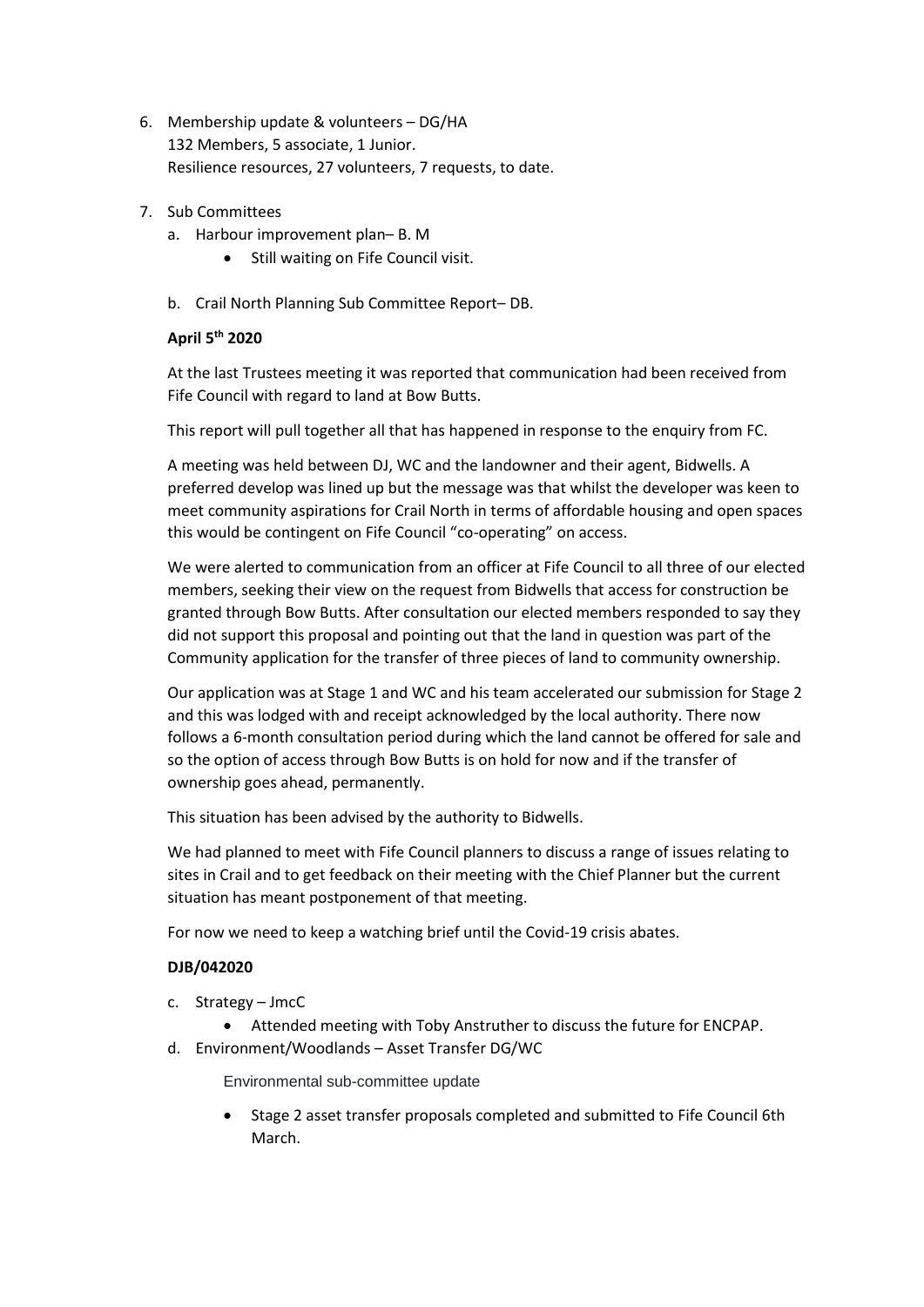- Wild Crail Walks Network strategic plan completed as part of the above submission and as a framework document for our overall strategy of charrette led environmental improvements.
- These were accepted by the Council and have been posted for public comment with a deadline of April 15th
- An article in Crail Matters on 30th March let Crailers know what was happening and encouraged people to write letters of support (links to pro-formas provided).
- A WhatsApp link was sent to 124 members of the Fife Birding Group on 31st March to the proposals and pro-formas for support letters.
- Early indications are that many letters of support have been sent; but reminders to everyone should be made during the next week.
- Otherwise no activity and nothing directly planned until the Covid19 outbreak situation gets better.
- Commendations to Will for the excellent work on the Stage 2 Applications
- 33 letters of support submitted to date
- FC report no objections to date
- Request friends and colleagues to continue filing support letters
- Public consultation ends  $16<sup>th</sup>$  April.
- Final results should be known by 17<sup>th</sup> September.
- e. Community Assets DJ/DG
	- Community Hall Asset Transfer
	- $\bullet$  Fife Council Stage 2 Community Asset Transfer due to be submitted  $8<sup>th</sup>$  April 12:00, with the Business Plan developed by Community Enterprise.
	- The following are comments made regarding the Business Plan and potential asset transfer of the Community Hall
		- The BP seems to have over ambitious revenue increases, especially in the latter years, based on my prior experience in a similar situation.
		- Recognition that this is an ambitious BP prepared by experienced consultants and that this is about making this a successful application.
		- Given what the application is aimed to do, this is an ambitious plan. Weddings in the East Neuk of Fife are proving very popular, with 4 dedicated venues. The community hall can play its part in a different part of that market. And thereby help the local economy. The potential to tie-up with local churches is a strong opportunity.
		- This is more like entrepreneur launch of a new business without proven numbers in the background and an, as yet, untested market. No-one has ever really tried to make the community hall a success year round.
		- This is not about what we already do today, there are parts of Crail that could become more engaged. We need to break from the past. Not just more coffee mornings.
		- No liability on the trustees given the constitution of CCP.
		- This is being prepared by the consultants, from experience, to persuade councils.
		- Gut feel is there is strong local interest in making this a success. What happens if we fail?